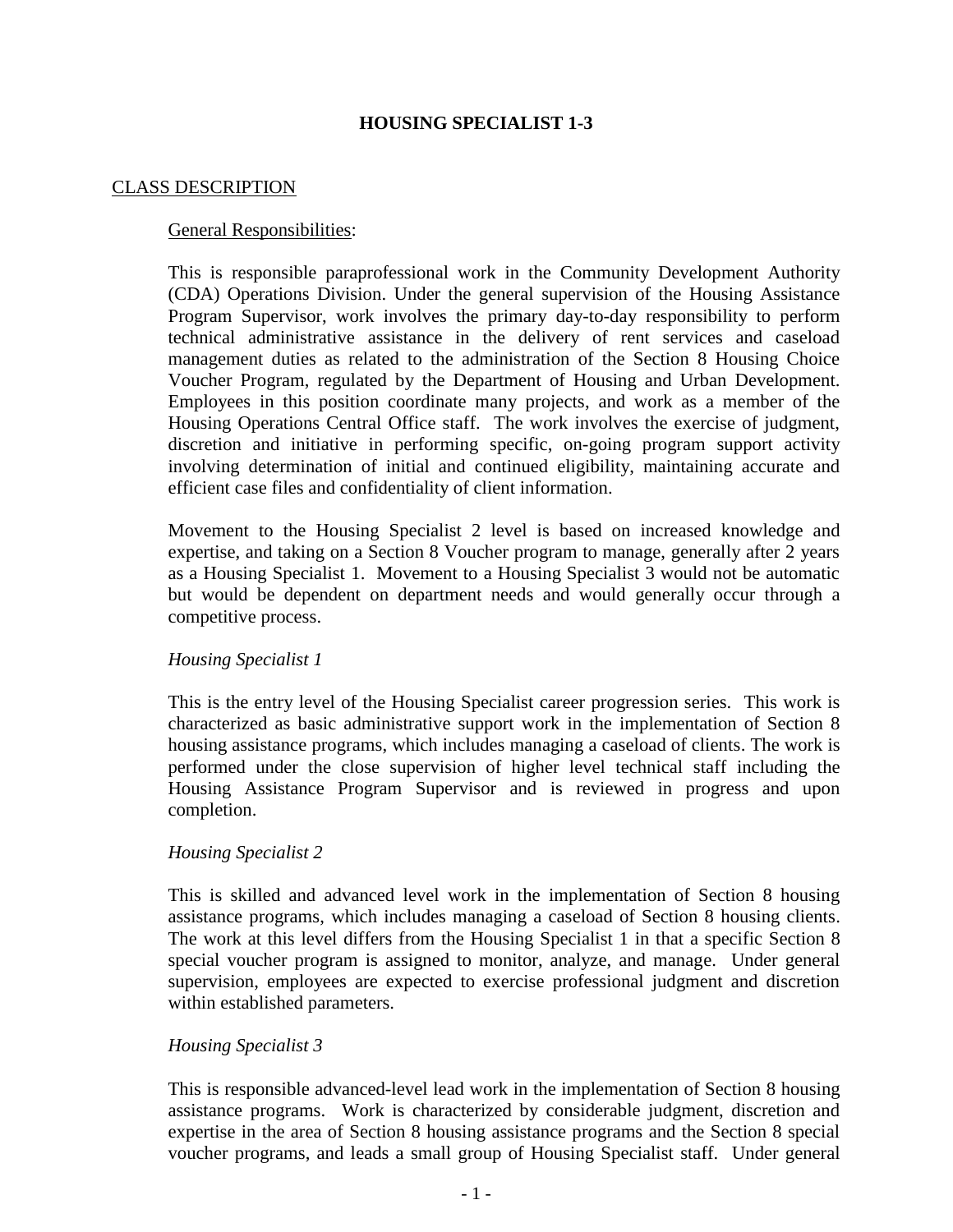supervision, the employee work with a high degree of independence in meeting specified objectives.

# Examples of Duties and Responsibilities:

# *Housing Specialist 1*

Manage a caseload of clients within the Section 8 Voucher program. Schedule and conduct group orientations to advise potential clients of program requirements, rights and obligations. Process program applications and recertifications to determine eligibility (in conformance with Federal Section 8 program requirements). Interview program applicants and participants to gather relevant information. Accept or reject program applications. Terminate program participants for cause. Obtain and/or develop documentation necessary to support decisions.

Process certifications and recertifications (e.g. insure that proper verifications are included). Calculate contract rent to landlord, tenant's share, CDA's share and tenant's utility allowance in accordance with federal regulations. Coordinate tenant interviews and unit inspections. Insure that applicants/current tenants meet program regulations, and process transfers or terminations from the program.

Maintain related records and files, and perform all pertinent calculations consistent with program requirements and operating procedures.

Communicate with prospective and current tenants and landlords regarding HUD guidelines and department policies governing acceptable housing units. Work to promote the objectives of the program by helping tenants identify and obtain suitable housing. Work to obtain rent changes (with landlords) in order to help units qualify for the program. Process acceptable rent on increases for tenants. Discuss with tenants and landlords their rights and obligations under the terms of program contractual agreements, especially in cases where eviction may be necessary. Testify in small claims court as appropriate.

Inspect housing units in accordance with applicable Housing Quality Standards. Establish that housing units are free from apparent hazardous conditions and provide appropriate living accommodations (e.g., kitchen and bathroom facilities). Re-inspect units with deficiencies to establish compliance. Perform annual inspections for all units currently encompassed within the Section 8 Program. Perform interim inspections, including damage inspections, complaints, etc. Maintain inspection records and relevant documentation.

Perform surveys of rents within the City of Madison and determine comparability of units proposed for use under the Section 8 Existing Housing Program. Maintain communications with landlords, tenants and the community and assist with the set up and presentation of Landlord and Advocate training.

Participate in the development of work processes, administrative procedures and general program communications. Coordinate related administrative and inspection support activities as appropriate.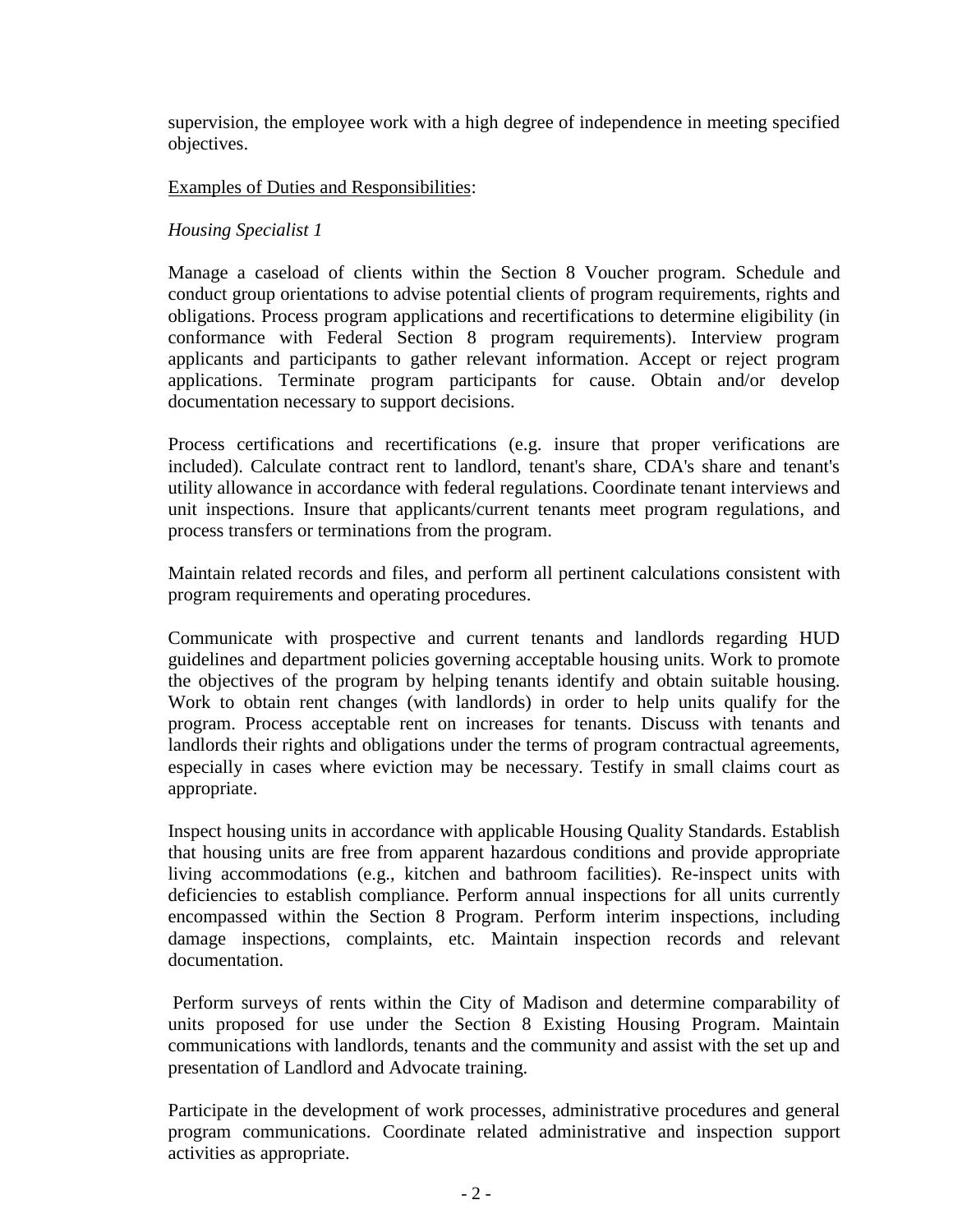Perform related work as required.

*Housing Specialist 2*

Perform the work of a Housing Specialist 1, with a higher degree of initiative, judgment and discretion.

Monitor, analyze and manage a Section 8 special voucher program.

Perform related work as required.

*Housing Specialist 3*

Perform the work of a Housing Specialist 2.

Provide expertise, guidance and support to lower level-staff on their Section 8 case management and Section 8 special voucher programs.

Plan, coordinate and oversee the work of intermittent workers, interns and/or designees as assigned. Provide training and leadership to lower-level staff.

Perform related work as required.

# QUALIFICATIONS

## **Training and Experience**:

Generally, positions in this classification will require:

## *Housing Specialist 1*

Two years of administrative and clerical experience which involved some independent responsibility for an office function which involved significant interaction with the public, and interpretation/application of governing standards. Such experience would normally be supplemented by business and/or accounting courses. Possession of a Bachelor's Degree from an accredited college or university may be substituted for the experience requirements. Other combinations of training and/or experience which can be demonstrated to result in the possession of the knowledge, skills and abilities necessary to perform the duties of this position will also be considered.

## *Housing Specialist 2*

Two years of experience in administering Section 8 housing programs.. Such experience would normally be supplemented by business and/or accounting courses. Possession of a Bachelor's Degree from an accredited college or university may be substituted for two years of experience. Other combinations of training and/or experience which can be demonstrated to result in the possession of the knowledge, skills and abilities necessary to perform the duties of this position will also be considered.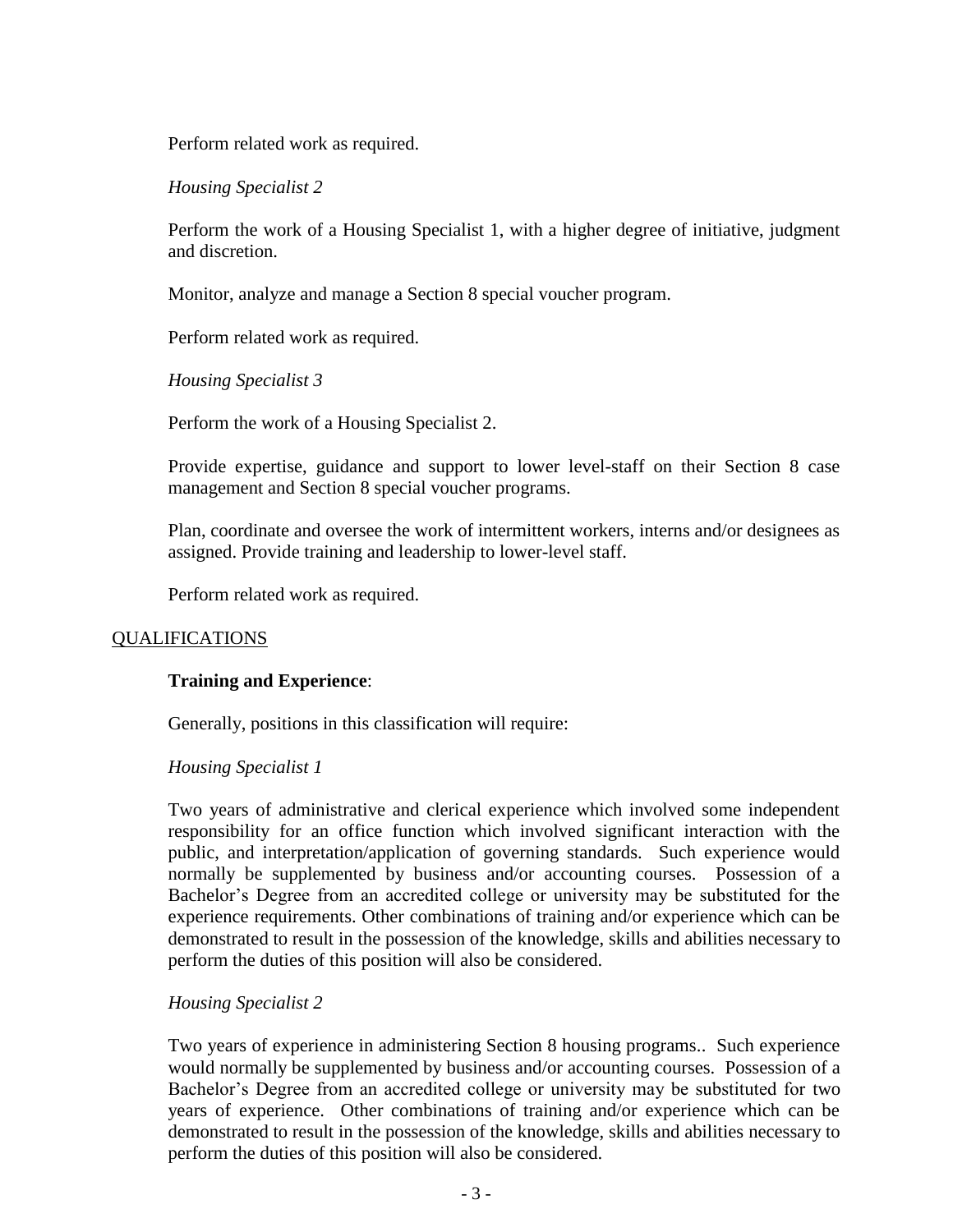#### *Housing Specialist 3*

Two years of experience in administering Section 8 housing programs. Such experience would normally be supplemented by business and/or accounting courses. Possession of a Bachelor's Degree from an accredited college or university may be substituted for two years of experience. Other combinations of training and/or experience which can be demonstrated to result in the possession of the knowledge, skills and abilities necessary to perform the duties of this position will also be considered.

Specific training and experience requirements will be established at the time of recruitment.

## **Knowledge, Skills and Abilities**:

## *Housing Specialist 1*

Working knowledge of applicable office procedures, methods and equipment. Working knowledge of and ability to use computer software applicable to the duties of the position. Knowledge of standard housing practices relative to tenant/landlord relationships. Knowledge of standard recordkeeping procedures. Knowledge of basic property maintenance terminology. Ability to learn and interpret applicable housing standards. Ability to physically identify non-compliance factors. Ability to develop and maintain effective working relationships with a diverse socio-economic client group. Ability to communicate effectively both orally and in writing. Ability to effectively represent the program and the interests of program participants and landlords. Ability to show empathy and compassion in difficult situations. Ability to deal tactfully and firmly with potentially hostile individuals. Ability to interpret regulations and make decisions within prescribed policy. Ability to exercise discretion in applying policies and procedures. Ability to organize work independently and to meet mandated deadlines. Ability to make related mathematical computations. Skill in interviewing clients in order to gather pertinent information. Ability to compose correspondence. Ability to develop and maintain records consistent with program requirements. Ability to perform incidental typing as may be required. Physical strength, coordination and acuity necessary to conduct field inspections under variable weather conditions. Ability to organize, record and present inspection data. Ability to maintain adequate attendance.

## *Housing Specialist 2*

Thorough knowledge of office procedures, methods and equipment. Thorough knowledge of and ability to use computer software applicable to the duties of the position. Working knowledge of standard housing practices relative to tenant/landlord relationships. Working knowledge of standard recordkeeping procedures. Working knowledge of basic property maintenance terminology. Ability to develop and maintain effective working relationships with a diverse socio-economic client group. Ability to communicate effectively both orally and in writing. Ability to effectively represent the program and the interests of program participants and landlords. Ability to show empathy and compassion in difficult situations. Ability to deal tactfully and firmly with potentially hostile individuals. Ability to exercise discretion in applying policies and procedures.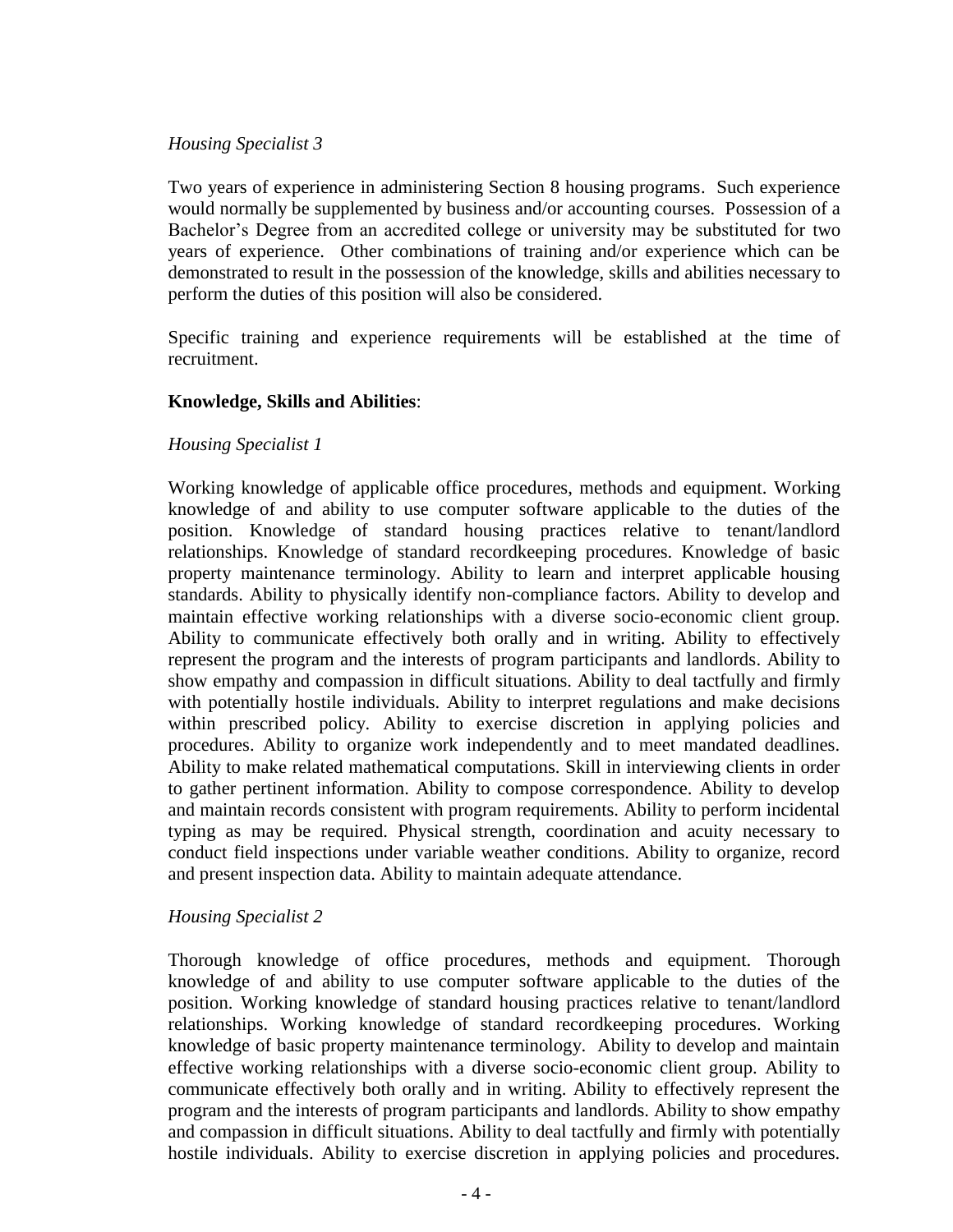Ability to interpret regulations and make decisions within prescribed policy. Ability to maintain accurate and complete financial records and track disbursements. Ability to organize work independently to meet mandated deadlines. Ability to make related mathematical computations. Skill in interviewing clients in order to gather pertinent information. Ability to compose correspondence. Ability to develop and maintain records consistent with program requirements. Ability to perform incidental typing as may be required. Ability to maintain effective working relationships. Physical strength, coordination and acuity necessary to conduct field inspections under variable weather conditions. Ability to organize, record and present inspection data. Ability to maintain adequate attendance.

## *Housing Specialist 3*

Thorough knowledge of office procedures, methods and equipment. Thorough knowledge of and ability to use computer software applicable to the duties of the position. Working knowledge of standard housing practices relative to tenant/landlord relationships. Working knowledge of standard recordkeeping procedures. Working knowledge of basic property maintenance terminology. Ability to develop and maintain effective working relationships with a diverse socio-economic client group. Ability to communicate effectively both orally and in writing. Ability to effectively represent the program and the interests of program participants and landlords. Ability to show empathy and compassion in difficult situations. Ability to deal tactfully and firmly with potentially hostile individuals. Ability to exercise discretion in applying policies and procedures. Ability to interpret regulations and make decisions within prescribed policy. Ability to maintain accurate and complete financial records and track disbursements. Ability to organize work independently to meet mandated deadlines. Ability to make related mathematical computations. Skill in interviewing clients in order to gather pertinent information. Ability to compose correspondence. Ability to develop and maintain records consistent with program requirements. Ability to perform incidental typing as may be required. Ability to maintain effective working relationships. Physical strength, coordination and acuity necessary to conduct field inspections under variable weather conditions. Ability to organize, record and present inspection data. Ability to maintain adequate attendance.

## Necessary Special Qualifications:

Possession of a valid driver's license.

## *Housing Specialist 1*

Ability to obtain Subsidized Housing Eligibility/Income and Rent Calculation/Occupancy Standards Certifications from a CDA approved training organization within the probationary period. Failure to obtain the required certifications will result in forfeiture of the position, absent extenuating circumstances.

## *Housing Specialist 2 and 3*

Ability to maintain Subsidized Housing Eligibility/Income and Rent Calculation/Occupancy Standards Certifications.